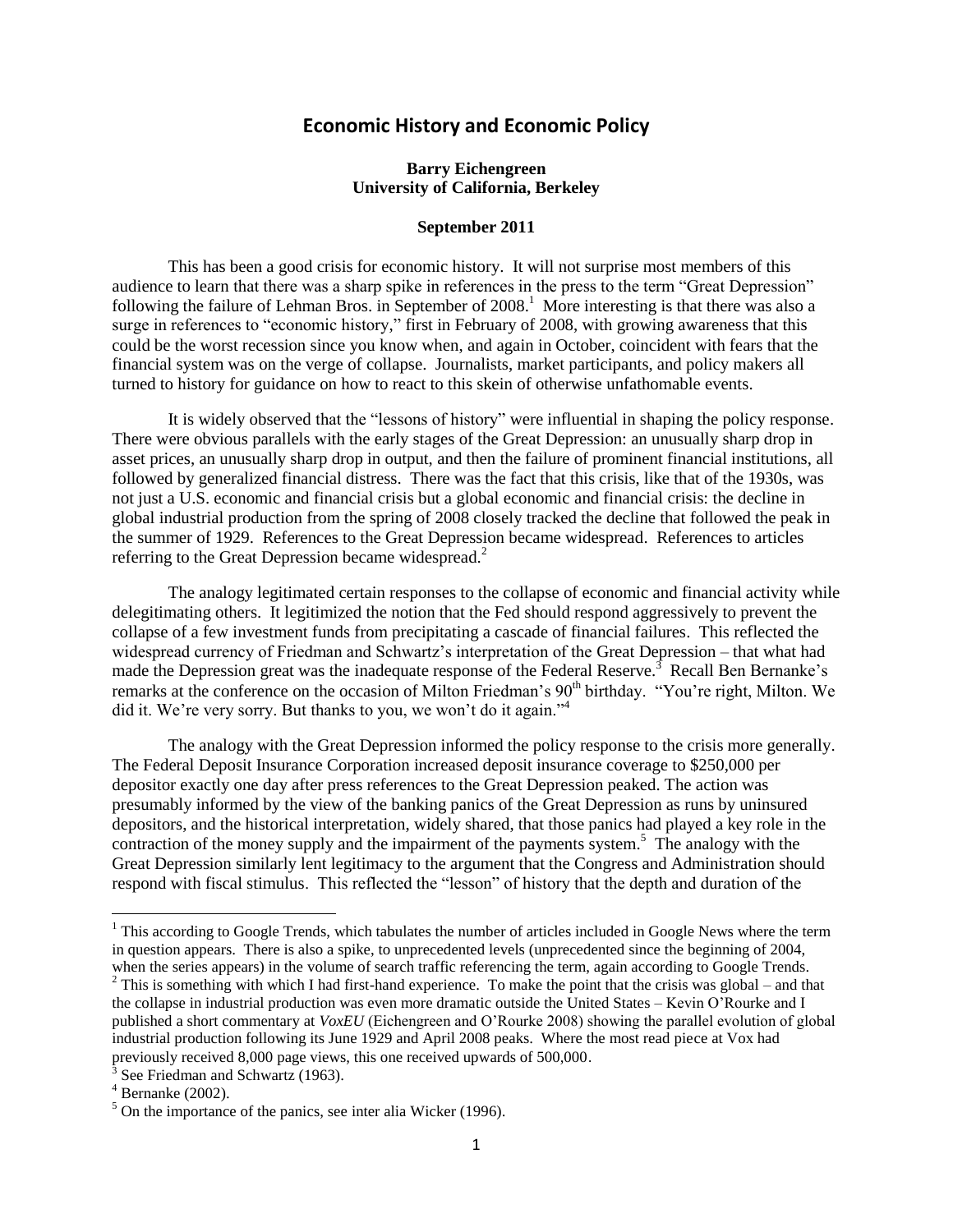Depression were attributable in no small part to the fact that fiscal stimulus was not used to counter the collapse of private demand. 6

The analogy with the Great Depression also delegitimized the temptation to respond with protectionist measures designed to bottle up the remaining demand. This reflected the lesson, widely taught to undergraduates and invoked by policy makers, that the Smoot-Hawley Tariff aggravated the crisis of the 1930s. In fact, this "lesson" of history is not supported by modern research, which concludes that Smoot Hawley played at most a minor role in the propagation of the Depression.<sup>7</sup> Indeed, it has been suggested that the effects of Smoot Hawley, inclusive even of foreign retaliation, had a modestly positive impact by putting upward pressure on prices in what was a sharply deflationary environment, thereby moderating the destabilizing impact of debt deflation.<sup>8</sup> That said, using tariffs to support prices and production was second-best then – there were more direct and less distortionary ways of achieving the same end – and repeating the action would have been second-best again. So this was an instance of bad history in the service of good policy.<sup>9</sup>

In addition to shaping the policy response, the analogy with the Great Depression shaped the reaction of the markets. It was not just policy makers but also market participants who viewed current events through the lens of history. The "Four Bad Bears" graph, showing the parallel movement of equity prices in the United States following the 1929 and 2007 crashes, circulated widely and surely shaped perceptions – or fears – of how market conditions were likely to evolve.<sup>10</sup> And in turn this played a role in how market conditions did, in practice, evolve.

\* \* \* \* \*

Some argue that the comparison with the Great Depression was exaggerated, leading to an exaggerated response by financial market participants and policy makers.<sup>11</sup> Bringing us to the question of why the analogy was so widely invoked and influential.

 $6$  There is, however, the additional question – whose answer, I would submit, is not obvious – of why this conclusion, derived from Cary Brown's influential 1956 work on fiscal policy in the 1930s, was more controversial and evidently lacked the same legitimacy as the implications drawn for monetary and bank regulatory policies. See Brown (1956). One factor may have been subsequent scholarship questioning some of Brown's conclusions. There was theoretical and empirical work in the Ricardian tradition suggesting that the accumulation of public debt in the 1930s could have neutralized the otherwise expansionary effect of fiscal policy, which reaches rather mixed conclusions; on the UK case, see Turner (1991). Of course, there was also subsequent scholarship questioning Friedman and Schwartz's conclusions about the early stages of the Depression (Temin 1975, Hamilton 1992, Cecchetti 1992, Nelson 1992). It is not clear why one body of scholarship should lend more legitimacy to an activist policy response than the other. Maybe the answer lies less in economic scholarship than in ideology and politics (see below).

 $\frac{7}{7}$  Can a thousand petition-signing economists be wrong? Evidently.

 $8$  See Eichengreen (1989) and Irwin (2011). n Eichengreen (1989) I show that whether or not Smoot-Hawley cum retaliation was (modestly) expansionary or contractionary depended on whether or not the U.S. and world economies were in a liquidity trap (that is, on the interest elasticity of money demand). In the liquidity-trap-like circumstances of the early 1930s, the answer is (modestly) expansionary. The argument is obviously reminiscent of (or, more precisely, anticipated) Paul Krugman's argument about how a tariff on imports from China would be helpful in modern-day liquidity-trap-like circumstances.

 $9 \text{ In other words, the ritual invocation of beggar-thy-neighbor policy in the 1930s had the desirable effect of }$ encouraging policy makers to shun beggar-thy-neighbor initiatives and of spurring them to coordinate their responses.

 $10$  Called "Four Bad Bears" because it included also two other bear markets. The graph is due to the financial advisor Doug Short, at http://dshort.com/articles/2010/bear-turns-to-bull.html.

 $11$  I will return to this.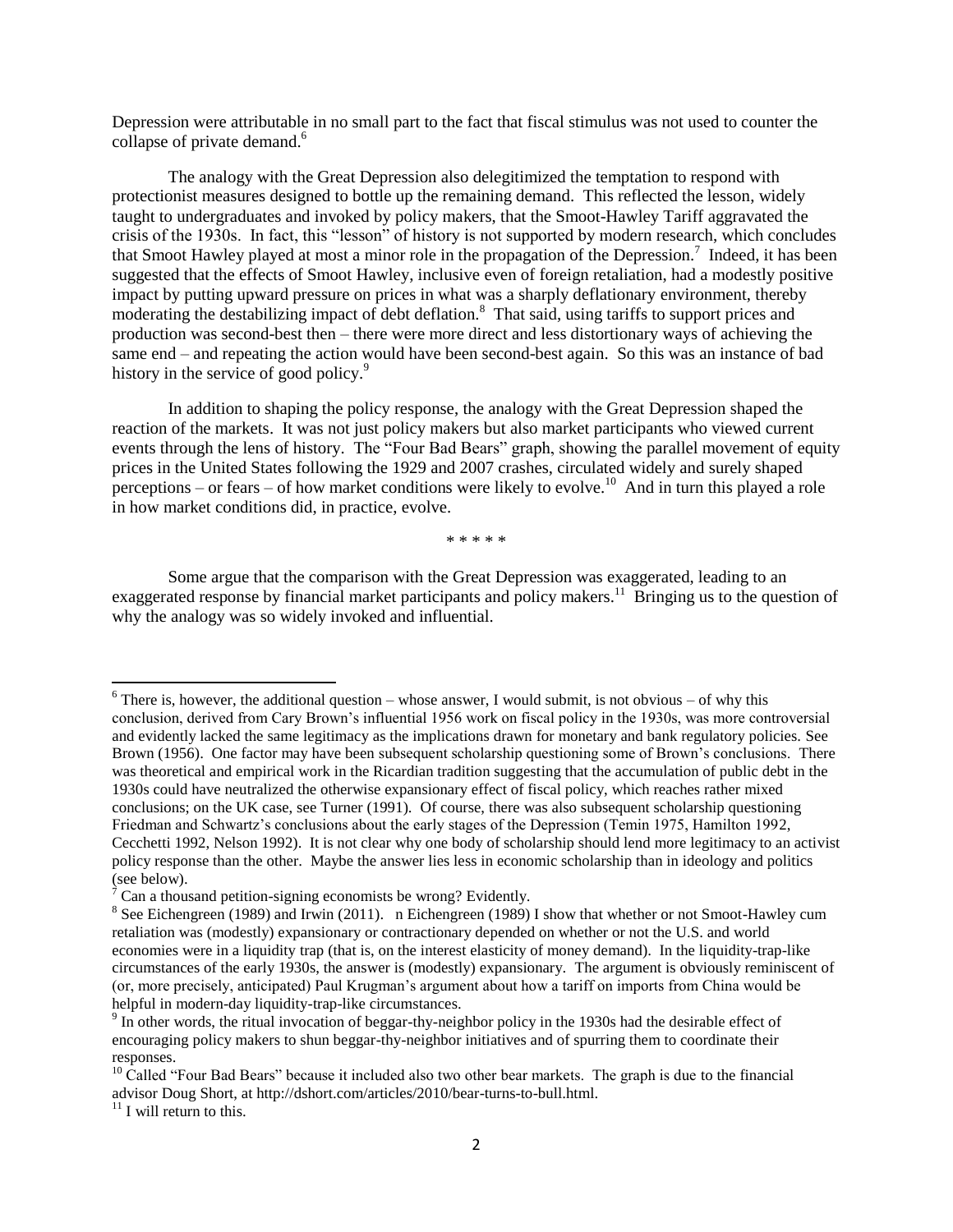An attempt to answer this question starts with the observation, from cognitive science, that analogical reasoning is central to human cognition.<sup>12</sup> While resort to relational patterns is similarly evident in the cognitive behavior of other primate species like the chimpanzee, explicit relational matching is extremely difficult for chimpanzees that lack special training in symbol use. It is impossible, so far as we know, for monkeys. 13

Among very young members of the human species, in contrast, the use of analogy appears to develop spontaneously.<sup>14</sup> Analogies are found in the written record as far back as there is evidence of well-developed written language, in the Babylonian epic *Galgamesh*, for example.

Analogical reasoning is not the only form of human reasoning, to be sure. There is deductive reasoning: arriving at an understanding of events on the basis of a set of principles or a general theory – in the present context, on the basis of economic theory. In the 2008-9 crisis, economic policy makers could have worked top-down, from first principles, deducing how to respond. With little stretch of imagination, one can envision them in the New Executive Office Building and the corridors of the Fed sketching on their yellow pads IS-LM diagrams or their DSGE alternatives as a guide to action.

Then there is inductive reasoning: building up a diagnosis of the crisis and a guide to action from close scrutiny of the facts. This was how Alan Greenspan, famously a connoisseur of data on freight car loadings, is said to have formed his understanding of the state of the economy and its financial markets.<sup>15</sup> I can identify. Like many people, I spent an inordinate amount of time in 2008 and 2009 scanning the press and the Internet in a desperate effort to make sense of a news flow full of economic and financial events the like of which I had never seen, and attempting to assemble them into a coherent whole.

As economic historians well know, these approaches to human reasoning are not really alternatives. In practice they are used in conjunction. The question is under what circumstances individuals on their own and as members of groups rely most heavily on analogical reasoning. The literatures on cognitive science and organizational learning suggest two situations. First, when there is limited time to reach a decision and those reaching it have limited information-processing capacity. In 2008-9, not having time to acquire and process all relevant information about the causes and dynamics of the crisis, policy makers and others had to take logical and empirical shortcuts when reasoning their way to decisions. The analogy with the Great Depression was a powerful intellectual shortcut. It provided a ready diagnosis and an implied set of do's and don'ts.

Second, the literature suggests that individuals are likely to rely on analogy when they disagree on the principles needed for deductive reasoning. Saltwater and freshwater economists relied on different bodies of theory when attempting to make sense of the events unfolding around them in 2008-9. The models of the economy they sketched on their yellow pads had little in common. Their theories pointed to different diagnoses (or in some cases no diagnosis) and recommended different policy responses (or in some cases no response). Given pressure for action, this encouraged less reliance on deductive reasoning and more use of analogical reasoning than in other circumstances. In the absence of a theoretical consensus, the analogy with the Great Depression moved policy makers toward a shared understanding of the problem. It offered a guide to action.

 $12$  It is not entirely surprising that cognitive scientists reach this conclusion, since their field is based in part on the analogy between human information processing and the processing performed by a digital computer, leading to the analogical insight that cognition can be modeled as a form of computation.

 $<sup>13</sup>$  Ogden, Thompson and Premack (2001) describe the case of Sarah, the first symbol-trained chimpanzee to display</sup> relational matching.

 $14$  See Goswami (2001).

 $15$  An example that, with benefit of hindsight, is not entirely reassuring.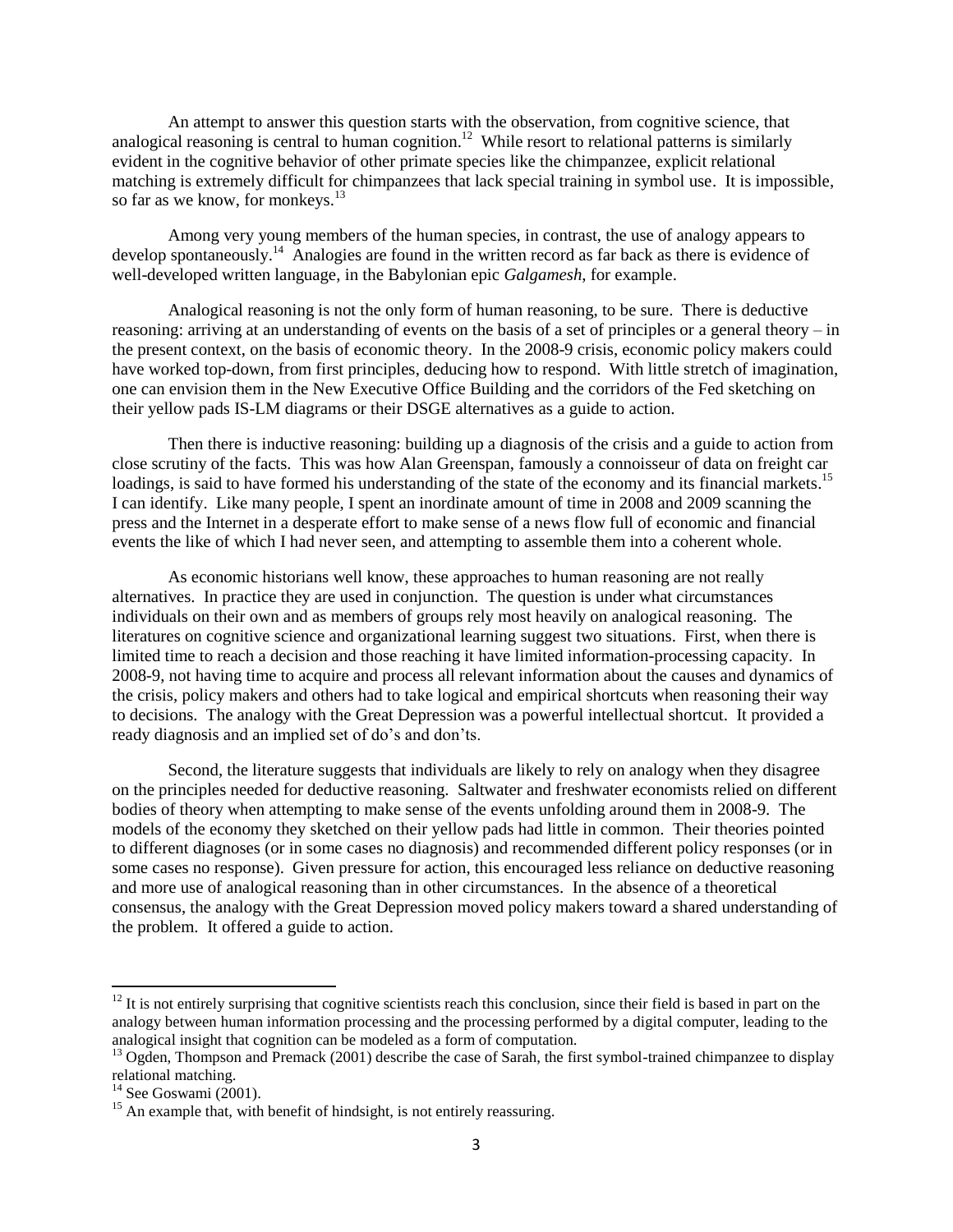This suggests that while policy makers may regularly employ analogical reasoning, they will lean on it most heavily in crises. Crises are when the pressure to act is greatest but also when there is least time for theorizing and data gathering. President Kennedy and his advisors, when reasoning through how to respond to Soviet provocation in the Cuban Missile Crisis, leaned heavily on analogy with Pearl Harbor.<sup>16</sup> President Ford and his advisors, in thinking about how to respond to the swine-flu outbreak in 1976, reasoned by way of analogy with the 1918 influenza.<sup>17</sup> President Obama and his advisors, when seeking to comprehend the consequences of the Gulf Oil spill in 2010 and to frame a response, invoked the analogy of the Exxon Valdez.

Some have suggested that this reliance on analogical reasoning in crises leads policy makers to systemically exaggerate the gravity of events. When drawing analogies, they focus on "searing" or "molding" events of "transcendent importance" (in the words of Philip Zelikow 1999). In seeking to understand why President Truman, having previously dismissed South Korea as "militarily worthless," went to war over it in 1950, Neustadt and May cite Truman's tendency to reason in terms of one transcendent analogy *(the* transcendent analogy for Truman's generation), namely the "fateful events of the nineteen-thirties, when aggression unopposed bred more aggression and eventually war."<sup>18</sup>

\* \* \* \* \*

This brings us back to the possibility that the comparison between the events of 2008-9 and the Great Depression was exaggerated, leading policy makers to overreact. And this in turn points us to the further question of how the analogizer chooses the base case mapped onto the target case. Although the Great Depression was clearly the dominant base case in discussions of the 2008-9 crisis, there were other possible analogies. There was the 1873 crisis, driven by an investment boom and bust like that of the period leading up to 2007, which led to the failure of brokerage houses, in parallel with the problems in 2008 of the investment banks. There was the 1907 crisis, in response to which J.P. Morgan organized a lifeboat operation that resembled in important respects the 2008 rescue of Bear Stearns by none other than JP Morgan  $& Co.<sup>19</sup>$ 

Yet the 1930s, and not 1907 or 1873, was the dominant analogy. Cognitive scientists in the ―structure-mapping‖ tradition (Gentner 1983, for example) would explain this on the grounds that structural parallels between the Great Depression and the recent episode were in fact more extensive. In this view, it is the extent of structural similarities between the base and target cases that results in the former to be chosen.  $19<sup>th</sup>$  century cycles had in common with the recent episode that they were investment-boom-and-bust driven. The 1907 crisis had in common a similar financial rescue. But the Great Depression had in common with 2008-9 a host of further features. The Great Depression, even more than earlier financial crises, was global in scope. It saw the collapse of housing prices. It saw the collapse of international trade. More generally, the interwar economy more closely resembled today's in terms of economic structure and policy making institutions.

But there are alternative explanations. Other cognitive scientists, focusing on the first stage of analytical thinking, which involves retrieving the relevant analogs stored in long-term memory, point to the "accessibility" of the base case when explaining why it is chosen. Whether an analogy is invoked

 $16$  As well as other analogies – see below.

<sup>&</sup>lt;sup>17</sup> To which it bore an antigenic resemblance.

 $18$  Cited in Neustadt and May (1986), p.36.

 $19$  Moreover, in 1907 depositor runs centered not on the banks but on the trust companies, whose situation was not unlike that of the modern shadow banking system. These points about 1873 and 1907 and the argument that these earlier crises had more in common than the 1929-32 crisis with the events of 2008-9 are also made by Tallman and Wicker (2010). These authors do not then go on, however, and ask why the 1929-32 analogy was more widely chosen. By chance, 2007 was the centennial of this earlier crisis, and two financial historians had fortuitously capitalized on the anniversary to publish a new history of the panic (Bruner and Carr 2007).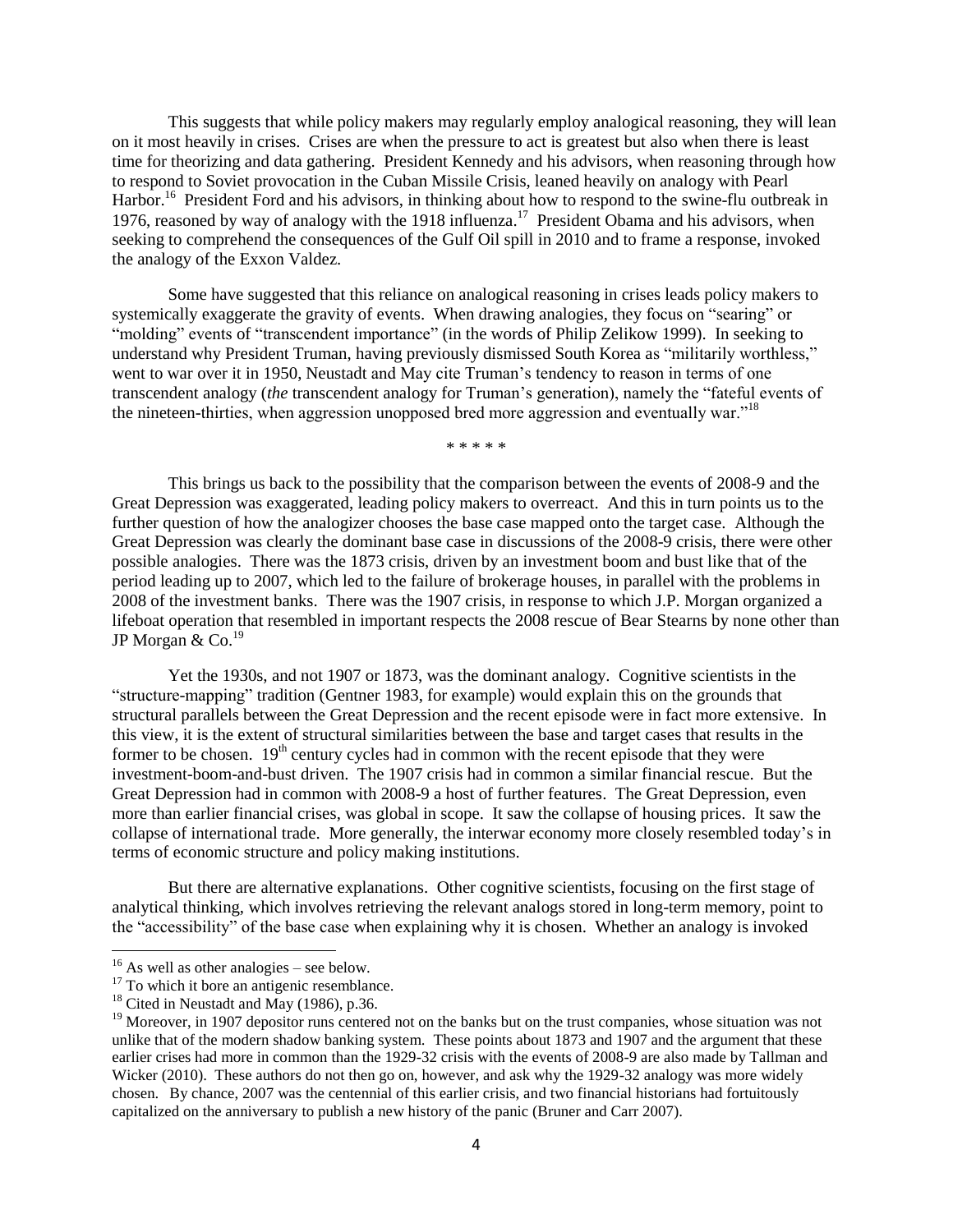depends, put simply, on the ease with which it is recalled.<sup>20</sup> This is basically Kahneman and Tversky's "availability" heuristic in another guise.<sup>21</sup> The Great Depression had going for it that it was more recent than the pre-World War I financial crises. A few older members of the commentariat had experienced it first hand, which cannot be said of previous financial crises.<sup>22</sup> The Great Depression is more widely taught and therefore more familiar to policy makers, investors, and the general public alike.<sup>23</sup> It was the analogy to which they turned not because it was the most appropriate guide to policy and action but simply because it was the most accessible.

In part this accessibility reflects the same fact just mentioned – that the Great Depression was the most recent full-blown financial crisis. But its accessibility also derives from the fact that its far-reaching economic and social consequences lent it prominence in the individual and collective consciousness. The institutional and policy legacy of the 1907 crisis was not inconsequential – most obviously it provided impetus for the creation of the Federal Reserve System – but the economic and social consequences of the Great Depression were greater still. The Depression was the kind of "searing" or "molding" event that Zelikow has in mind when explaining why certain analogies resonate with policy makers. Not without reason, three of our colleagues have called it "the defining moment."<sup>24</sup> Again, this points to the possibility that the same cognitive mechanisms that led to the focus on the Great Depression may have caused those relying on analogical reasoning to overestimate the gravity of events unfolding around them.

Still another explanation in the literature of cognitive science is that analysts select the base case on the basis of its "goal relevance."<sup>25</sup> Keith Holyoak argues that the analogy chosen and the inferences drawn on its basis are those that fit with the reasoner's goals in problem solving; he refers to this as "pragmatics."<sup>26</sup> In 2008-9, the key goals of policy makers were to stabilize the financial system and to prevent unemployment from rising more than necessary. The sins of omission and commission that had caused the financial system to collapse and unemployment to rise to high levels in the 1930s were thus the attributes of the base case on which policy makers focused.

\* \* \* \* \*

But this emphasis on pragmatics points to the possibility that cognitive scientists and others – not excluding yours truly – may be exaggerating the importance of analogical reasoning. Decision makers may simply be cherry-picking historical analogies as a way of justifying decisions taken on other grounds.<sup>27</sup> Foreign policy specialists are alert to this possibility. 28 Ernest May's 1973 classic *"Lessons" of the Past: The Use and Misuse of History in American Foreign Policy* (this time the quotation marks are his) focuses on the role of historical analogy in foreign policy decisions.<sup>29</sup> May argued that foreign policy makers are powerfully influenced by their "beliefs about what history teaches or portends." He illustrated

 $\overline{a}$ 

 $20$  See for example Markman and Moreau (2001), pp.375-6.

 $21$  See Tversky and Kahneman (1973).

 $^{22}$  Higgins (1996) emphasizes that elements related to an individual's personal experience are likely to figure prominently in analogical as in other reasoning. Khong (1992) specializes this to the importance of the timing of an individual's "political coming of age."

<sup>&</sup>lt;sup>23</sup> We members of the Economic History Association can blame ourselves, in other words, for the disproportionate reliance of policy makers, investors and the public on this analogy.

 $24$  See Bordo, Goldin and White (1998).

<sup>&</sup>lt;sup>25</sup> If individuals projected everything known about the base case onto the target episode, analogy would be useless to reasoning.

 $^{26}$  Spellman and Holyoak (1996) report experimental evidence of the importance of this selection mechanism.

 $^{27}$  Indeed, I implicitly acknowledged this possibility in the introduction to this address, where I referred to the analogy with the Great Depression as "legitimating" a certain set of policy responses.

 $^{28}$  Perhaps because it is in the foreign-policy literature where analogical reasoning has received the most attention.

<sup>&</sup>lt;sup>29</sup> May, it should be noted, started his professional career as an historian for the Joint Chiefs of Staff during the Korean War.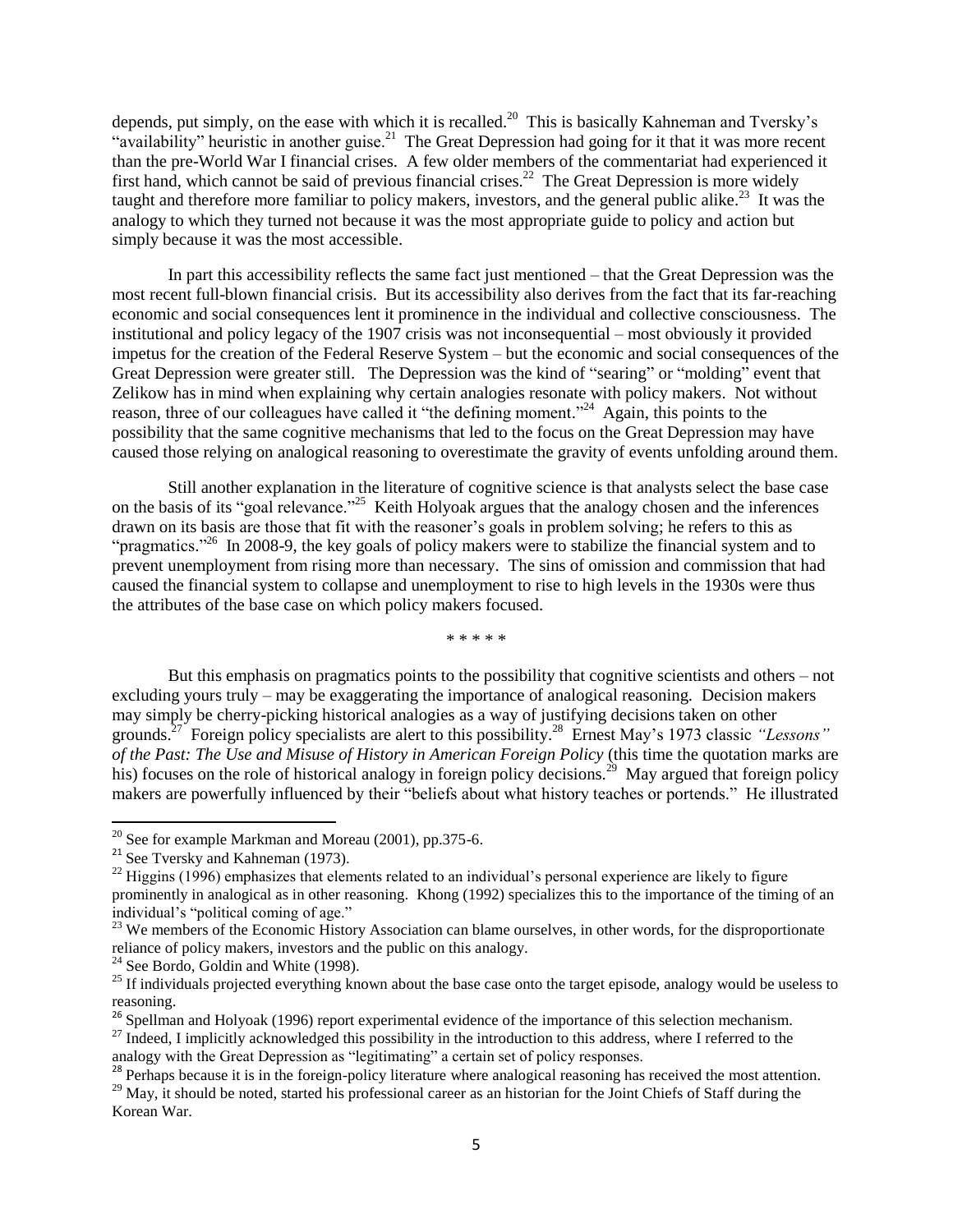the point with examples of how historical analogy influenced American policy making during World War II, in the opening phase of the Cold War, in the Korean intervention, and in the decision to go to war in Vietnam. May's work spawned a large subsequent literature, the capstone of which was Yuen Foong Khong's *Analogies at War*.<sup>30</sup> Khong looked more closely at the Vietnam decision, drew explicitly on research in cognitive science and psychology, and tabulated the number of times analogies were used by key decision makers in both public speeches and private documents.

This led to a popular literature invoking their themes.<sup>31</sup> It led also to a backlash against the analogical-reasoning view and to efforts to test its relevance. Thus, Taylor and Rourke (1995) examined the association of the Munich and Vietnam analogies with the voting behavior of members of Congress in the Persian Gulf crisis of 1991. They found that whether or not these analogies were invoked by a member in floor debate added nothing to the extent to which voting behavior could be explained by standard variables like ideology and partisanship. From this they inferred that analogies were mostly used by members of Congress as post-hoc justifications for policy choices taken on other (ideological and partisan) grounds. I am not ready to dismiss the importance of analogical reasoning on this basis, there being some obvious problems with Taylor and Rourke's empirical strategy. But their work suggests a direction for those who wish to be serious about testing for the influence of historical analogy.

May further suggested that policy makers use analogy badly. They tend to seize on the first analogy that springs to mind, like the consumer who impulsively grabs the first box of breakfast cereal at eye level on the supermarket shelf. They do not search more widely; they rely the availability heuristic, in other words. They are oblivious to small-sample problems; cognitive scientists have noted that individuals relying on analogical reasoning tend to retrieve only a small number of analogs.<sup>32</sup> Under pressure of time, they pay inadequate attention to the correspondence between the base and target case. Feeling pressure to decide, they do not adequately analyze the historical case, test its fitness, or ask in what ways it might mislead. One worries that some future scholar of our recent crisis will argue that our economic policy makers, when drawing lessons from history, displayed some of these same behaviors.

In principle, it is possible for policy makers to use history more judiciously. They can seek multiple historical analogies to the problem at hand and attempt to discern whether they all seemingly have the same implications for policy. When different historical analogies have different implications, they can analyze the characteristics of the multiple cases responsible for those different implications, and determine which characteristics are also shared by the target case.

They can then use the resulting portfolio of historical analogies to develop a "consideration set," a set of options that the decision maker then evaluates. Those who work in business schools will recognize that this term comes from marketing, where researchers seek to determine, inter alia, what brands of breakfast cereal a supermarket shopper is prepared to consider, how that set of brands is formed, and how it might be manipulated.<sup>33</sup> The role of historical analogy in policy, from this point of view, is not to dictate action but to shape the consideration set – that is to say, to define the options.

As an example of how this is possible, May cites the Cuban Missile Crisis. In thinking of what policy to adopt, President Kennedy thought not only of Pearl Harbor but also of the 1956 Suez Crisis, the 1948-9 Berlin blockade, the German invasion of Czechoslovakia prior to World War II, and the escalation of military tensions that followed the assassination of Archduke Ferdinand in Sarajevo. As May shows, Kennedy consciously sought multiple analogies, weighed their applicability, and contrasted their policy implications. The president was thereby able to move beyond the most readily available analogy and

 $30$  See Khong (1992). Another notable contribution was May's follow-up (Neustadt and May 1986).

 $31$  A recent example of which is Goldstein (2008).

 $32$  Burstein (1988) is explicitly concerned with this tendency.

<sup>&</sup>lt;sup>33</sup> See for example Roberts and Lattin (1991). Note that the term is also used by cognitive scientists.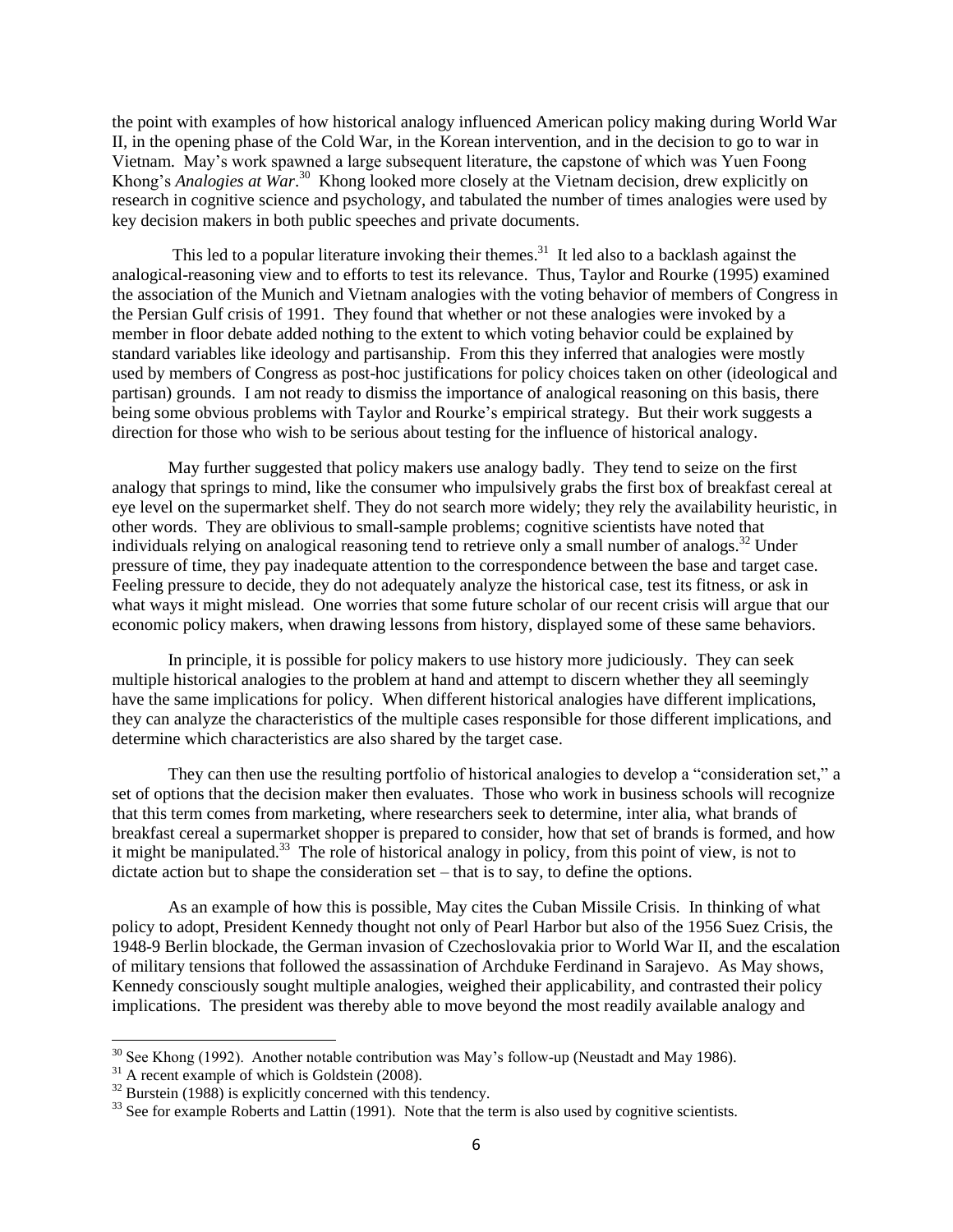identify characteristics of several historical cases that applied to the crisis at hand. This led to the development of a consideration set that included not just air strike but naval blockade and negotiation.

Kennedy seems to have been aware of the bias toward "searing" or "molding" events. He was a student of history, having written a popular history that won the Pulitzer Prize. It did not hurt that among his advisors were academics who had taught history as well as social science courses with an historical dimension. Here it is tempting to echo the observation, not original to me, that we were enormously lucky in 2008-9 that several key policy makers were serious students of business cycles and financial crises. 34

\* \* \* \* \*

Of course, one cannot rely on the good luck of having historically literate policy makers. In analyzing the decision to escalate U.S. involvement in Vietnam, for example, Khong suggests that President Johnson and his advisors used analogical reasoning less judiciously than had Kennedy and his circle. 35

That one cannot always count on individuals points to the importance of developing institutionalized mechanisms so that policy makers, when reasoning by analogy, know where to turn to access the historical record.<sup>36</sup> In the U.S., institutional memory is probably best developed in the State Department, Abraham Lincoln having established the Office of the Historian in 1861. That office's principal product, *Foreign Relations of the United States*, will be familiar to this audience.<sup>37</sup> The Office of the Historian also prepares "policy supportive" studies and memos for State Department principals and agencies.<sup>38</sup> More broadly, the institutionalization of historical memory in the foreign policy context is of long standing. In preparation for the Paris Peace Conference of 1919, for example, the British government commissioned studies of previous peace conferences. Militaries in the U.S., UK and elsewhere have regularly commissioned histories of major wars.

Examples from the world of economic policy making are fewer. One familiar to me is the official historian of the International Monetary Fund. In the early 1960s, the impending 20th anniversary of the Fund prompted management to commission an official history as a way of explaining to the outside world how the IMF had evolved. Prior to that, the relatively secretive nature of the Fund's activities had fed public suspicion, a problem which rendered the proposal for an official history compelling. The result (DeVries and Horsefield 1969, Horsefield 1969a,b) proved to be useful internally, evidently to the surprise of those responsible for the commission. This led to three additional histories of subsequent periods, with a fourth currently underway.<sup>39</sup> While the Fund has never established a permanent office of

 $34$  Bernanke's (2010) own reflections on the role of history in economic policy emphasizes that "history is never a perfect guide.‖ He emphasizes differences between historical antecedents and the recent episode, suggesting that novel aspects required "blue sky thinking and the development of new instruments." Romer's (2009a, b) reflections on the same subject emphasize not only the guidance that historical experience provides for policy but also the role of history as a mechanism for managing expectations.

<sup>&</sup>lt;sup>35</sup> In particular, historical evidence from earlier episodes such as French experience in Vietnam in the early 1950s was invoked selectively at best.

<sup>&</sup>lt;sup>36</sup> I am not proposing that there should be a Council of Historical Advisers analogous (there's that word again) to the Council of Economic Advisors. In the context of foreign policy, May (1973) also raises and rejects this possibility. But a number of examples suggest that having policy making institutions invest more heavily in institutional memory can enhance outcomes.

 $37$  So, no doubt, will be the controversy over the series' neglect of certain of the U.S. government's covert actions.  $38$  This according to its website. The office has gone uncriticized; see Kimball, Whiteside and Spector (2009) and Geisel (2009).

 $39$  As well as a volume commissioned of an independent historian (James 1996) to commemorate the 50<sup>th</sup> anniversary of the institution.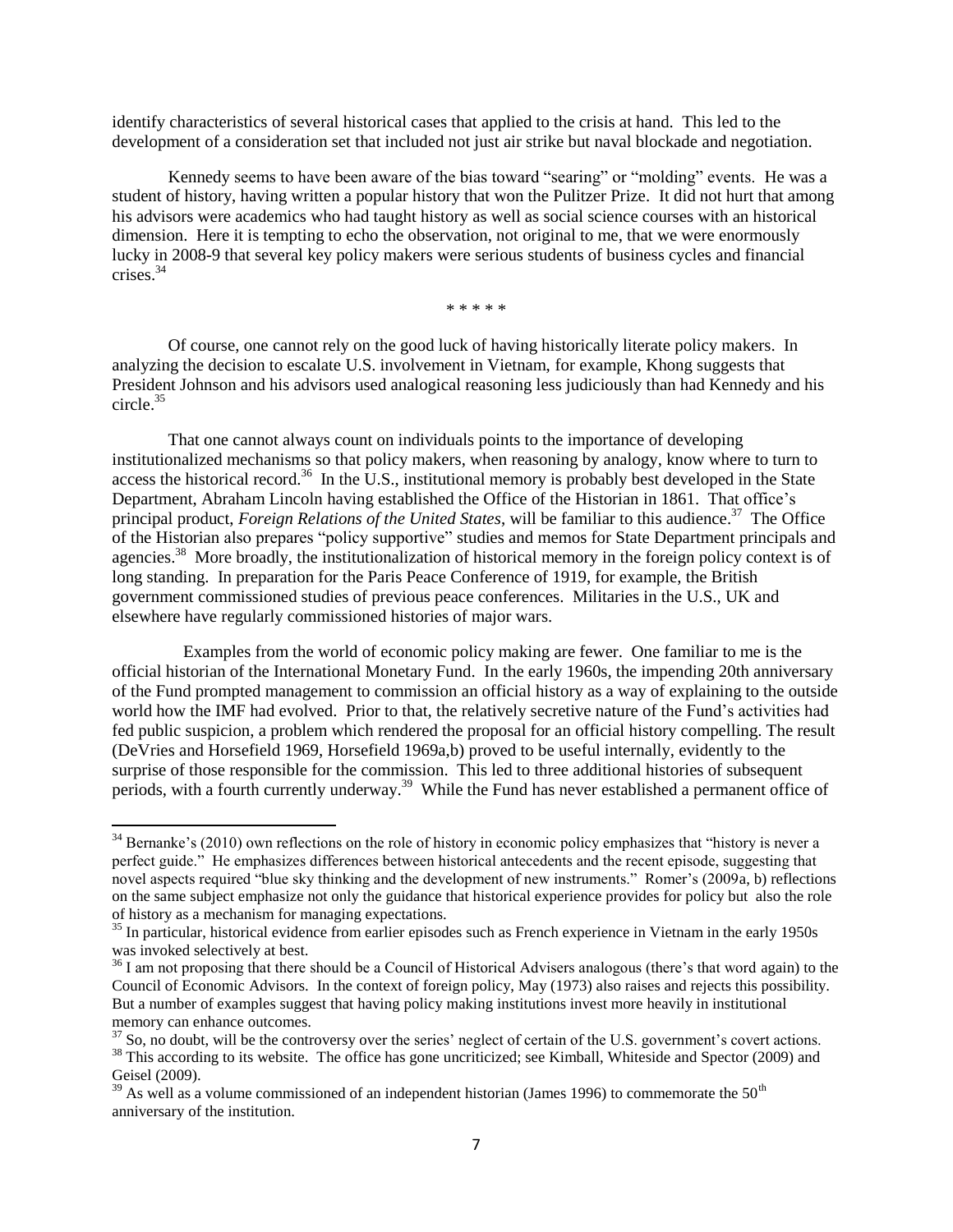the historian, it has regularly filled the position, and the job description is now explicit about the historian's institutional-memory function. In a number of recent instances, such as the adoption of new guidelines for conditionality, decisions regarding surveillance and the creation of new lending facilities, the published histories provided valuable source material on what had been tried, what had worked, and what hadn't. Indeed the historian was actively involved in the decision-making process.

Another less happy tale is from the Historical Section of the British Treasury. In 1957 Sir Norman Brook, permanent secretary of the treasury and influential mandarin, instituted a "funding" initiative" to encourage British government agencies to make more systematic use of history. Brook had been involved in the meetings of the Cabinet and its Egypt Committee during the Suez Crisis, which was a financial as well as a geopolitical crisis, and in that context had found invaluable the War Book, a running reference work encapsulating British experience in the transition from peace to war. <sup>40</sup> Brook and his assistants felt the absence of a civil history to inform their decision making on peacetime matters. Brook noted that the absence of a civil history made it hard to determine "promptly and authoritatively" what had been done in the past to solve peacetime problems. This led him to encourage departments to commission historical memoranda concerned with civil problems. In 1957 Brook authorized the first of a series of treasury historical memoranda covering peacetime and urged Whitehall to follow the lead of his department.

But while Treasury moved forward, other departments did little in response to the initiative.<sup>41</sup> And although substantial studies were produced within Treasury, they were not well received. There was the sense that policy-relevant history took too long to write and that the results were too difficult to digest.<sup>42</sup> The principal civil servant tasked with writing historical analyses, James Ogilvy-Webb, produced as his first project a three-volume 100,000 word history of wages policy. Richard Clark, the head of Home and Overseas Planning Staff, then instructed Ogilvy-Webb to prepare a shorter history, which eventually emerged as a Treasury Historical Memorandum.<sup>43</sup> Other divisions of Treasury enlisted historians to produce memoranda on topics ranging from aircraft purchasing to nationalized industries.

There appears to have been some criticism by the historians of the policy-relevant short form as insufficiently nuanced. Senior civil servants, for their part, were largely dismissive of the final product; a few overworked officials were positively hostile. There is little indication that the memoranda had much impact on policy making. In-house historians, the conclusion was drawn, were not especially useful, and in 1976 the Historical Section was closed down.

The alternative is to draw on outside expertise. In March 1990 at Chequers, Margaret Thatcher famously met with six historians in an effort to better understand the implications of German reunification (although the proceedings, by some accounts, were less than constructive). $44$  In Europe there exist networks of economic historians, with public funding, whose express purpose is to inform the policy

l

 $40$  See Kyle (1999).

 $^{41}$  As described by Beck (1976).

<sup>&</sup>lt;sup>42</sup> There were both inside and outside lags. In the case of the Foreign Office, the study of historical precedents for the 1956 Suez Crisis was only commissioned in 1959 and completed in 1962.

 $43$  But only after considerable further delay. The problem that historical research is time consuming – there is often considerable lead time – and economic historians seeking to respond to policy issues often do so after the fact is evident in the recent crisis as well. This is certainly true of my own research. My work on fiscal policy in the 1930s would have been more influential it I had had it in the top drawer – had it been available before the fact. To cite another example, since 2007 there have been a number of important analyses, including by individuals in this room, of earlier historical experience with housing booms and busts. Had these existed before 2007, they might have helped policy makers place the current housing market in context and better diagnose the extent of imbalances – and act on that diagnosis.

<sup>44</sup> According, for example, to the memorandum of the meeting taken by Thatcher's foreign policy advisor, Sir Charles Powell, and subsequently leaked to the press.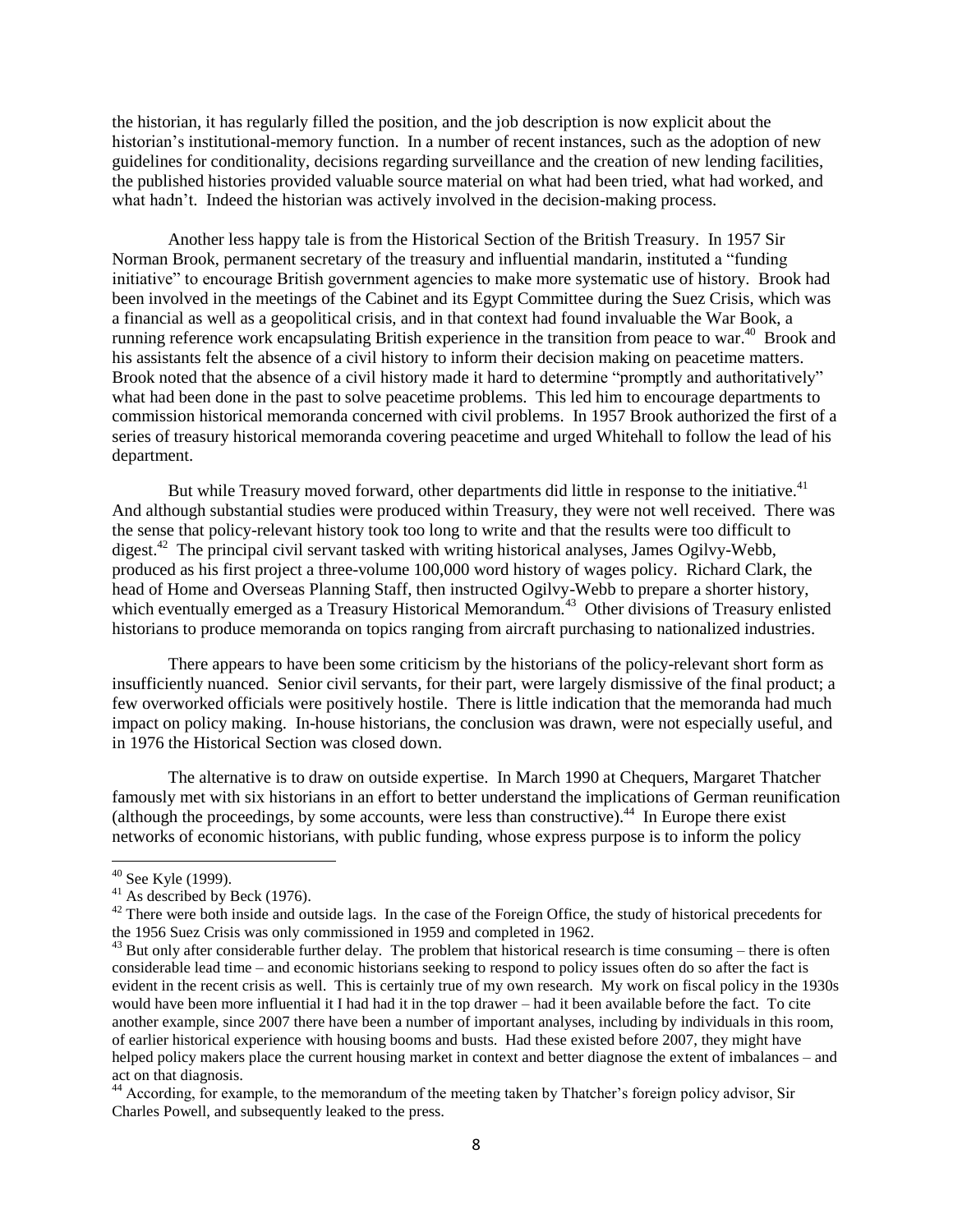process.<sup>45</sup> The problem of relying on independent scholars is, of course, that they will not have the same access to the confidential documents as the IMF's Official Historian or the State Department's Historian. 46

\* \* \* \* \*

So far I have skated over the distinction between analogy and historical analogy. In describing the role of analogical reasoning in the U.S. decision to commit to ground war in Asia in the 1960s, the cognitive scientists Arthur Markman and Page Moreau (2001) cite the influence not of the historical analogy with Germany's invasion of Czechoslovakia but the ahistorical analogy with a row of dominos. The latter, alluding not to a specific historical event but to the comparison with the child's game of lining up a row of dominos, was influential in framing the political debate over U.S. policy in Asia. It suggested that even if South Korea or Vietnam was politically insignificant in and of itself, a Communist takeover could not be ignored because it would lead to other Communist takeovers, much as tipping over one domino can cause the entire row to come tumbling down. That mental image, in turn, was not inconsequential for how policy makers in fact chose to respond.

Some will say that the comparison with falling dominos was less an analogy (a relational mapping) than a metaphor (a figure of speech suggesting a parallel between two otherwise very different objects).<sup>47</sup> One might say the same of "a crisis of Great Depression-like severity." When used in this fashion in 2008-9, "Great Depression" had more symbolic than historical content. It symbolized a grave economic situation that presumably required urgent action on the part of policy makers, but it did not come lumbered with historical detail. While highlighting the need for action, it did not point to (or away from) particular steps. As Shimko (1994) explains, metaphors tend to have less a direct, immediate and identifiable influence on policy than analogies because the correspondence between the two objects is drawn is less detailed. The domino metaphor implied the need to do something, but what exactly was not clear. The historical analogy with Munich and the Nazis' invasion of Czechoslovakia, in contrast, pointed U.S. foreign policy makers in the 1950s and 1960s toward specific steps.

Viewed in this way, the notion of a "Great Depression" was invoked in 2008-9 both as metaphor and analogy. As a metaphor it helped to mobilize public support for extraordinary action of some, unspecified type. As an historical analogy, it pointed to specific steps.<sup>48</sup>

Where for political scientists the danger with historical analogy is that policy makers will use it injudiciously – they will fail to consider multiple analogies, weigh their correspondence with the current situation, and emphasize not just similarities but also differences – economic historians will recognize an additional issue: the existence of multiple interpretations of the same events. If history is the distilled, authoritative incapsulation of society's memory of its past, then the history of the Great Depression (like all history) is still being. Existing accounts, in other words, are less than fully distilled and authoritative.

<sup>&</sup>lt;sup>45</sup> This is the Centre for Economic Policy Research's Economic History Initiative, whose manifesto reads, in part: "There is a need for a more 'presentist' economic history in Europe which uses history to speak to contemporary debates about globalization, the international financial architecture, deflation, and other pressing policy issues. As European integration progresses, the demand for a coherent account of European economic history rather than a series of disjointed national histories becomes more urgent; as does the need for more systematic comparative research."

 $^{46}$  This applies equally to the base case and the target case; one wonders how helpful economic historians, even those exceedingly well versed in the history of financial crises, could have been to policy makers in September 2008 had they not also been privy to confidential information about the condition of Lehman Bros.

 $47$  This is the argument in Shimko (1994). He cites Vosniadou and Ortony (1989), who distinguish between withindomain (or literal) analogies and between-domain (or metaphorical) analogies. I am not sure this helps. <sup>48</sup> And away from others.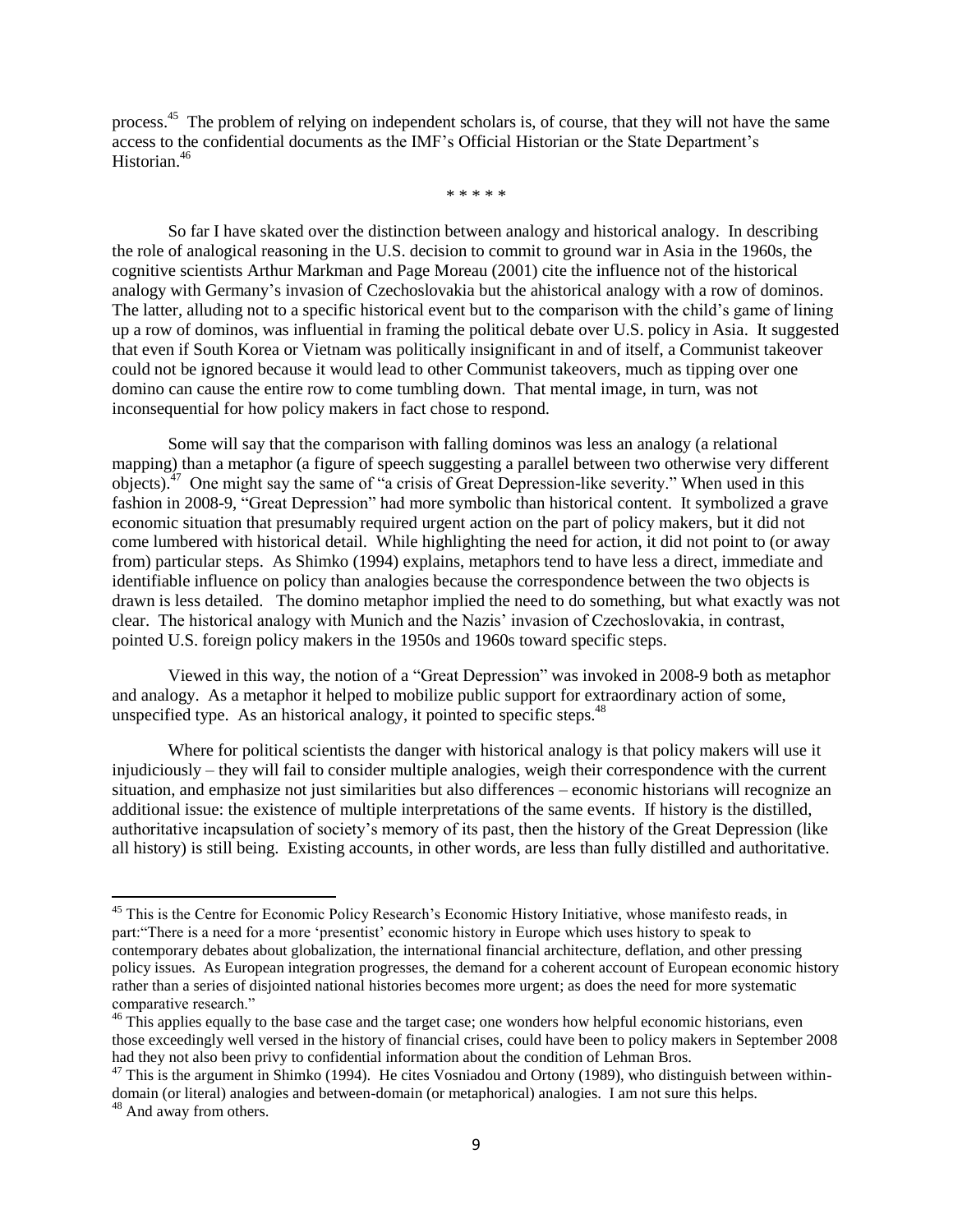And insofar as this was the case, the historical analogy to the Great Depression offered less guidance to policy. Did we need a new Neal Deal? Well, that depended on whether you sided with historians who argue that the New Deal helped to end the Depression or only prolonged it. Did we need a jolt to the exchange rate to vanquish deflationary expectations? The answer depended on whether your view was that Roosevelt's decision to take the U.S. off the gold standard in 1933 was the critical decision that transformed expectations and ended deflation or whether you thought it was a sideshow. For those attempting to move from metaphor to analogy, this was a reminder that the distilled, authoritative incapsulation of the period remains a work in progress.

\* \* \* \* \*

This brings me to a final question: how the 2008-9 crisis will influence historical scholarship. This is the other dimension of historical analogy: not only does the base case shape perceptions of the target case, but mechanism operates also in reverse.<sup>49</sup> It is likely that there will now be less Whig history of the Great Depression. The mainstream narrative is that the experience of the Depression led to a series of institutional and policy innovations making it less likely that something similar thing would happen again. American economic historians refer in this connection to federal deposit insurance, unemployment insurance, Social Security, the Securities and Exchange Commission, the concentration of monetarypolicy-making authority at the Federal Reserve Board, and automatic fiscal stabilizers. Historians of other countries have similar list. Although the stabilizing impact of particular entries on these lists has been disputed, the thrust of the dominant narrative is clear.

We now have had a graphic reminder that we have less than fully succeeded in corralling threats to economic and financial instability. While policy responses may avoid the repetition of past threats, they are no guarantee against future threats. Markets tend to adapt to stabilizing policy innovations in ways that render those innovations less stabilizing. As memories of the earlier crisis fade, policy makers themselves become more likely to consort with market participants in this effort. I suspect that we will now see more attention to these longer-term adaptations to the legacy of the Great Depression and less to the short-term policy response.

The recent crisis also reminds us that the policy response is as much a matter of ideology and politics as it is a matter of economics. In 2010-11, the debate over a second stimulus seemed to be governed less by evidence on the size of the multiplier than by the analyst's ideology and by political backlash against earlier government interventions in the economy. Accounts explaining the failure of the authorities to intervene more effectively in the 1930s mainly as a matter of bad economics are now likely to be revised. Elsewhere, Peter Temin and I have emphasized the role of ideology.<sup>50</sup> Economic historians starting with Leonard Arrington and Gavin Wright and extending to John Wallis, Price Fishback, and Shaun Kantor have done important work on the political economy of the policy response.<sup>51</sup> We will surely see more such work in the wake of the recent crisis, especially for countries other than the United States where there are relatively few similar studies.

The profession having been reminded that crises have long-term effects, we will also see more studies of how the Depression affected household behavior: attitudes toward saving, spending and risk

<sup>&</sup>lt;sup>49</sup> Like Margaret MacMillan's students (MacMillan 2008), I – like many members of this audience, I suspect – have had colleagues tell me how lucky I am to be teaching history, since this relieves me of having to revise my lectures in light of events. We always knew better; now maybe they do as well.

<sup>&</sup>lt;sup>50</sup> See Eichengreen and Temin (2000).

 $51$  See Arrington (1970), Wright (1974), Wallis (1991), Fishback, Kantor and Wallis (2003) and the references cited therein.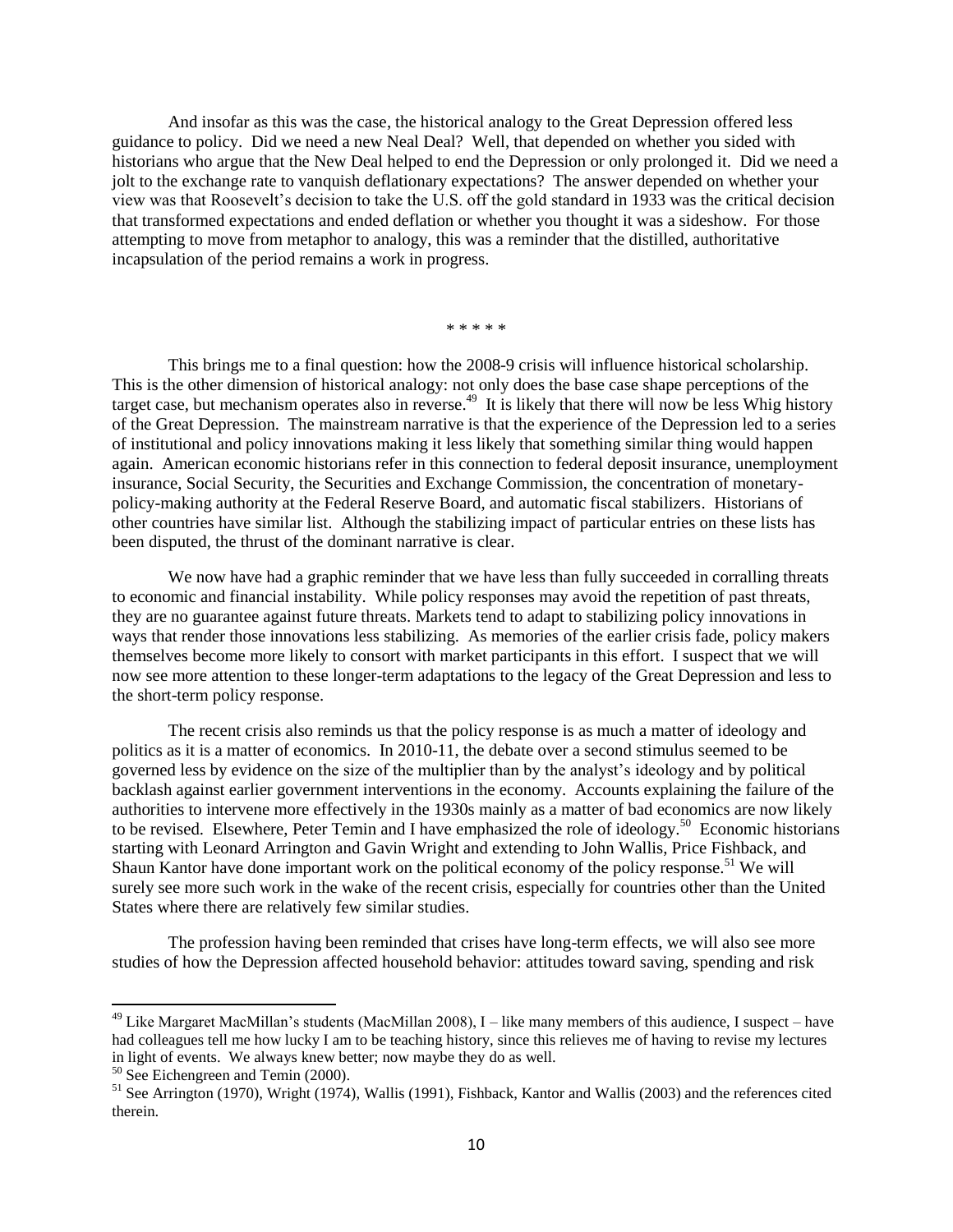taking, for example.<sup>52</sup> We will see more studies of how it affected educational attainment.<sup>53</sup> We will see more studies of how it affected labor-market outcomes over the life cycle.<sup>54</sup>

Finally, the widespread use of the Great Depression analogy in the recent crisis having reminded us that historical narratives are contested, we will see more explicit attention to the question of how such narratives are formed.

 $52$  See Malmendier and Nagel (2010).

<sup>53</sup> As in Yamashita (2007) and Kisswani (2009).

 $54$  As in the classic study of Elder (1944).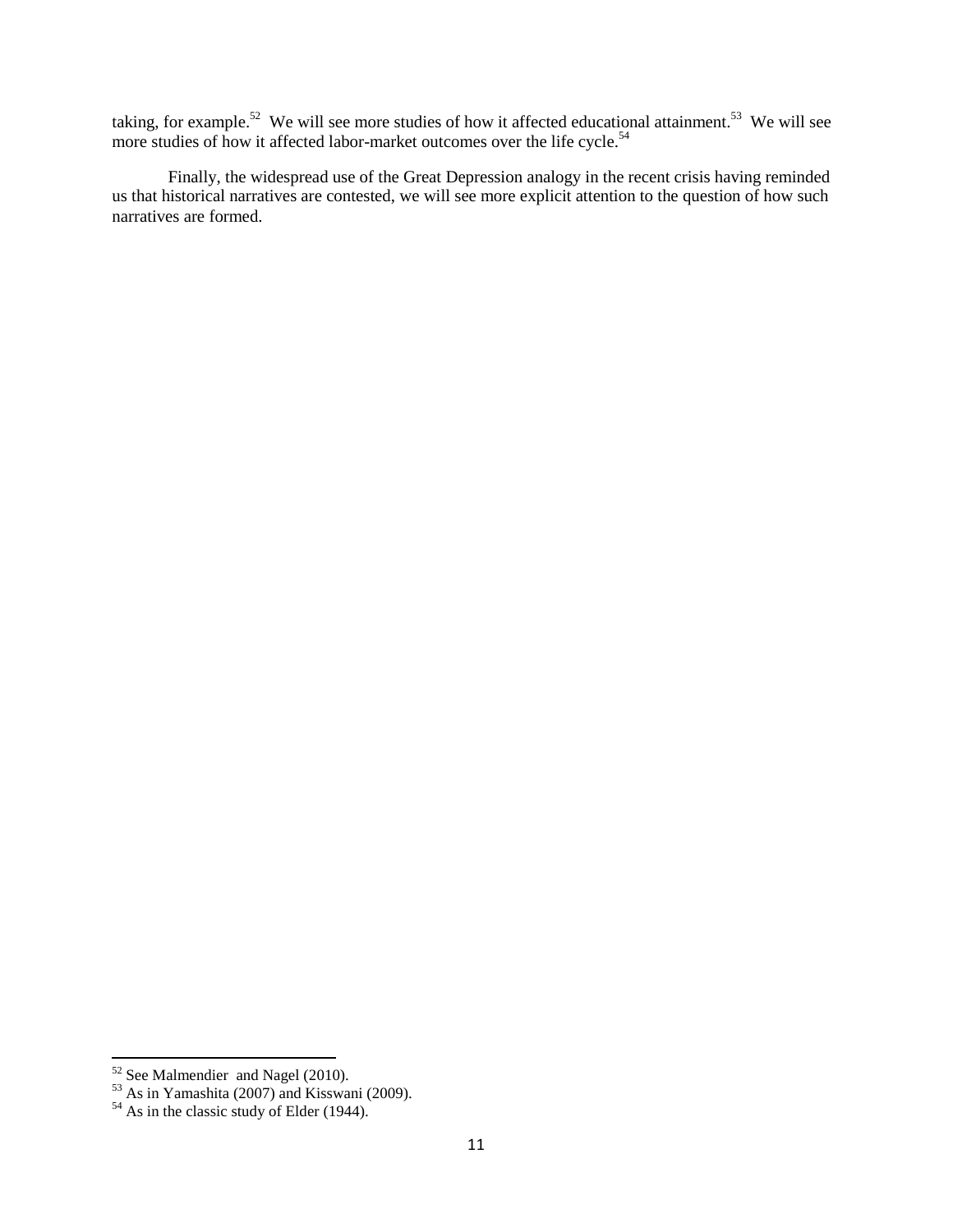## **References**

Arrington, Leonard (1970), "Western Agriculture and the New Deal," Agricultural History 44, pp.337-353.

Beck, Peter J. (2006), *Using History, Making British Policy: The Treasury and the Foreign Office, 1950- 76*, Basingstoke, Palgrave-Macmillan.

Bernanke, Ben (2002), "Remarks by Governor Ben S. Bernanke on the Occasion of Milton Friedman's Ninetieth Birthday" (8 November), [www.federalreserve.gov.](http://www.federalreserve.gov/)

Bernanke, Ben (2010), "Economic Policy: Lessons from History," Speech at the 43<sup>rd</sup> Annual Alexander Hamilton Awards Dinner, Center for the Study of the Presidency and Congress, Washington, D.C. (8 April), [www.federalreserve.gov.](http://www.federalreserve.gov/)

Bordo, Michael, Claudia Goldin and Eugene White, eds. (1998), *The Defining Moment: The Great Depression and the American Economy in the Twentieth Century*, Chicago: University of Chicago Press.

Brandstrom, Annika, Frederik Bynander and Paul 'tHart (2004), "Governing by Looking Back: Historical Analogies and Crisis Management," *Public Administration* 82, pp.191-210.

Brown, E. Cary (1956), "Fiscal Policy in the 1930s: A Reappraisal," American Economic Review 46, pp.857-879.

Bruner, Robert and Sean Carr (2007), *The Panic of 1907*, New York: Wiley.

Burstein, Mark (1988), "Incremental Learning from Multiple Analogies," in Armand Prieditis (ed), *Analogica*, Los Altos: Morgan Kaufmann, pp.37-62.

Cecchetti, Stephen (1991), "Prices during the Great Depression: Was the Deflation of 1930-32 Really Unanticipated?‖ *American Economic Review* 82, pp.141-156.

DeVries, Margaret and J. Keith Horsefield, (1969), *The International Monetary Fund 1945-1965: Twenty Years of International Monetary Cooperation, Volume 2: Narrative*, Washington, D.C.: IMF.

Eichengreen, Barry (1989), "The Political Economy of the Smoot-Hawley Tariff," Research in Economic *History*, pp.1-35.

Eichengreen, Barry and Kevin O'Rourke (2009), "A Tale of Two Depressions," *VoxEU*.

Eichengreen, Barry and Peter Temin (2000), "The Gold Standard and the Great Depression," *Journal of Contemporary History* 9, pp.183-207.

Elder, Glen, Jr. (1974), *Children of the Great Depression*, Chicago: University of Chicago Press.

Geisel, Harold (2009), "Management Review of the Office of the Historian," Report number ISP-1—09-43, Bureau of Public Affairs, U.S. Department of State" (May).

Gentner, Dedre (1983), "Structure-Mapping: A Theoretical Framework for Analogy," *Cognitive Science* 7, pp.155-170.

Goldstein, Gordon (2008), *Lessons in Disaster: McGeorge Bundy and the Path to War in Vietnam*, New York: Times Books.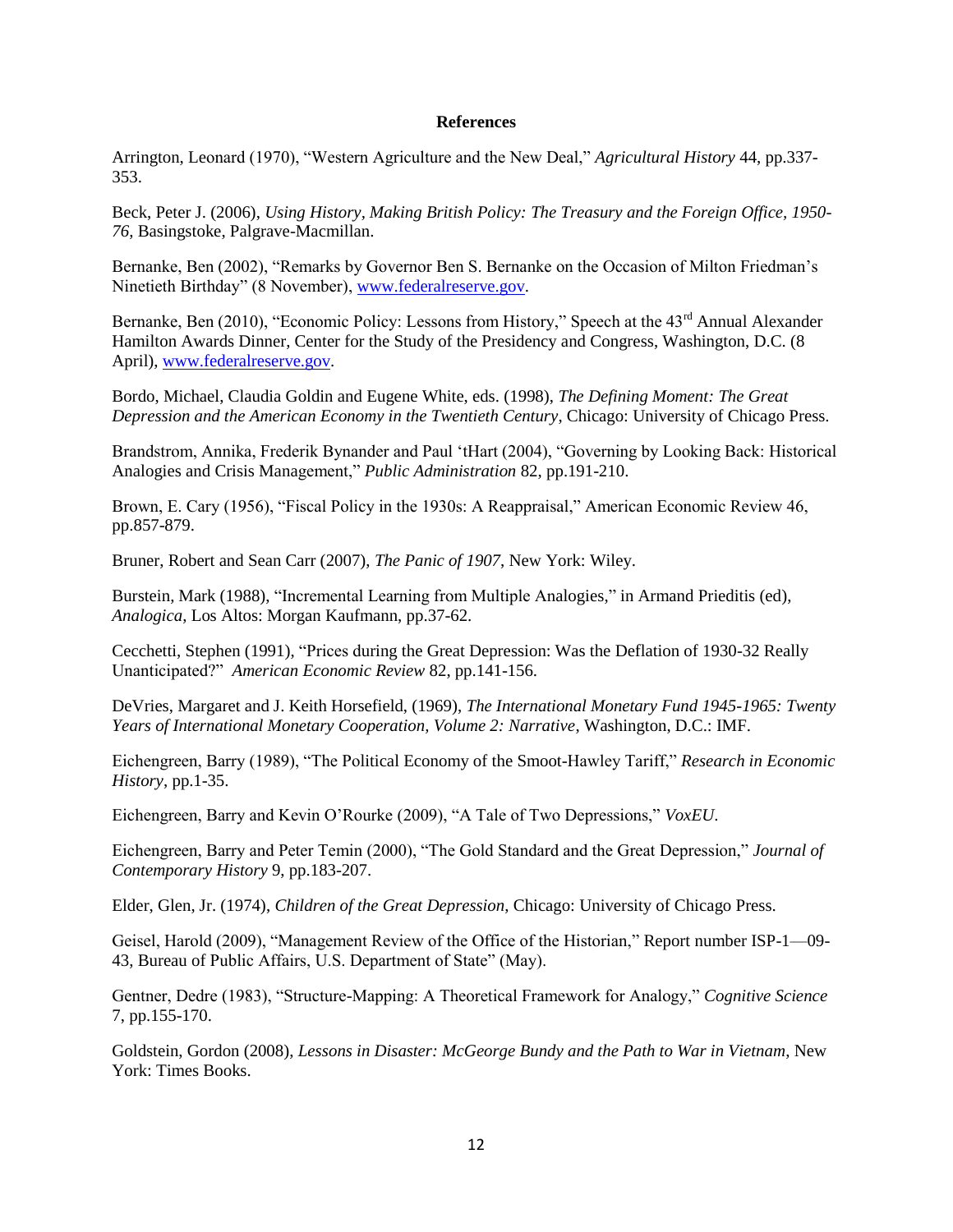Goswami, Usha (2001), "Analogical Reasoning in Children," in Dedre Gentner, Keith Holyoak and Boicho Kikniov (eds), *The Analogical Mind: Perspectives from Cognitive Science*, Cambridge, Mass.: MIT Press, pp.437-370.

Hamilton, James (1992), "Was the Deflation During the Great Depression Anticipated? Evidence from the Commodity Futures Market," *American Economic Review* 82, pp.157-178.

Higgins, Edward (1996), "Knowledge Activation: Accessibility, Applicability, and Salience," in Edward Higgins and Arie Kruglanski (eds), *Social Psychology: Handbook of Basic Principles*, New York: Guilford Press, pp.133-168.

Holyoak, Keith J. (1985), "The Pragmatics of Analogical Transfer," in G.H. Bower (ed.), *The Psychology of Learning and Motivation: Advances in Research and Theory* 19, New York: Academic Press, pp.59- 87.

Holyoak, Keith J., Dedre Gentner and Boicho Kokinov (2001), "Introduction: The Place of Analogy in Cognition," in Dedre Gentner, Keith J. Holyoak and Boicho Kokinov (eds), *The Analogical Mind: Perspectives from Cognitive Science*, Cambridge: MIT Press, pp.1-19.

Horsefield, J. Keith (1969), *The International Monetary Fund 1945-1965: Twenty Years of International Monetary Cooperation, Volume 1: Chronicle*, Washington, D.C.: IMF.

Horsefield, J. Keith (1969), *The International Monetary Fund 1945-1965: Twenty Years of International Monetary Cooperation, Volume 3: Documents*, Washington, D.C.: IMF.

Irwin, Douglas (2011), *Peddling Protectionism: Smoot Hawley and the Great Depression*, Princeton: Princeton University Press.

James, Harold (1996), *International Monetary Cooperation since Bretton Woods*, New York: Oxford University Press.

Khong, Yuen Foong (1992), *Analogies at War*, Princeton: Princeton University Press.

Kimball, Warren, Ruth Whiteside and Ron Spector (2009), "Report to the Secretary of State of the Review Panel Examining the Impact on the *Foreign Relations* Series of Current Disputes Related to the Historical Office" (13 January).

Kisswani, Khalid (2008), "Did the Great Depression affect Educational Attainment in the US?" *Economic Bulletin* 9, pp.1-10.

Kyle, Keith (1999), "The Mandarins' Mandarin: Sir Norman Brook, Secretary of the Cabinet," *Contemporary British History* 13, pp.64-78.

Levitt, Barbara and James March (1988), "Organizational Learning," *Annual Review of Sociology* 15, pp.324-334.

MacMillan, Margaret (2008), *Dangerous Games: The Uses and Abuses of History*, New York: Modern Library.

Malmendier, Ulrike and Stegan Nagel (2010), "Depression Babies: Do Macroeconomic Experiences Affect Risk-Taking?" Quarterly Journal of Economics (forthcoming).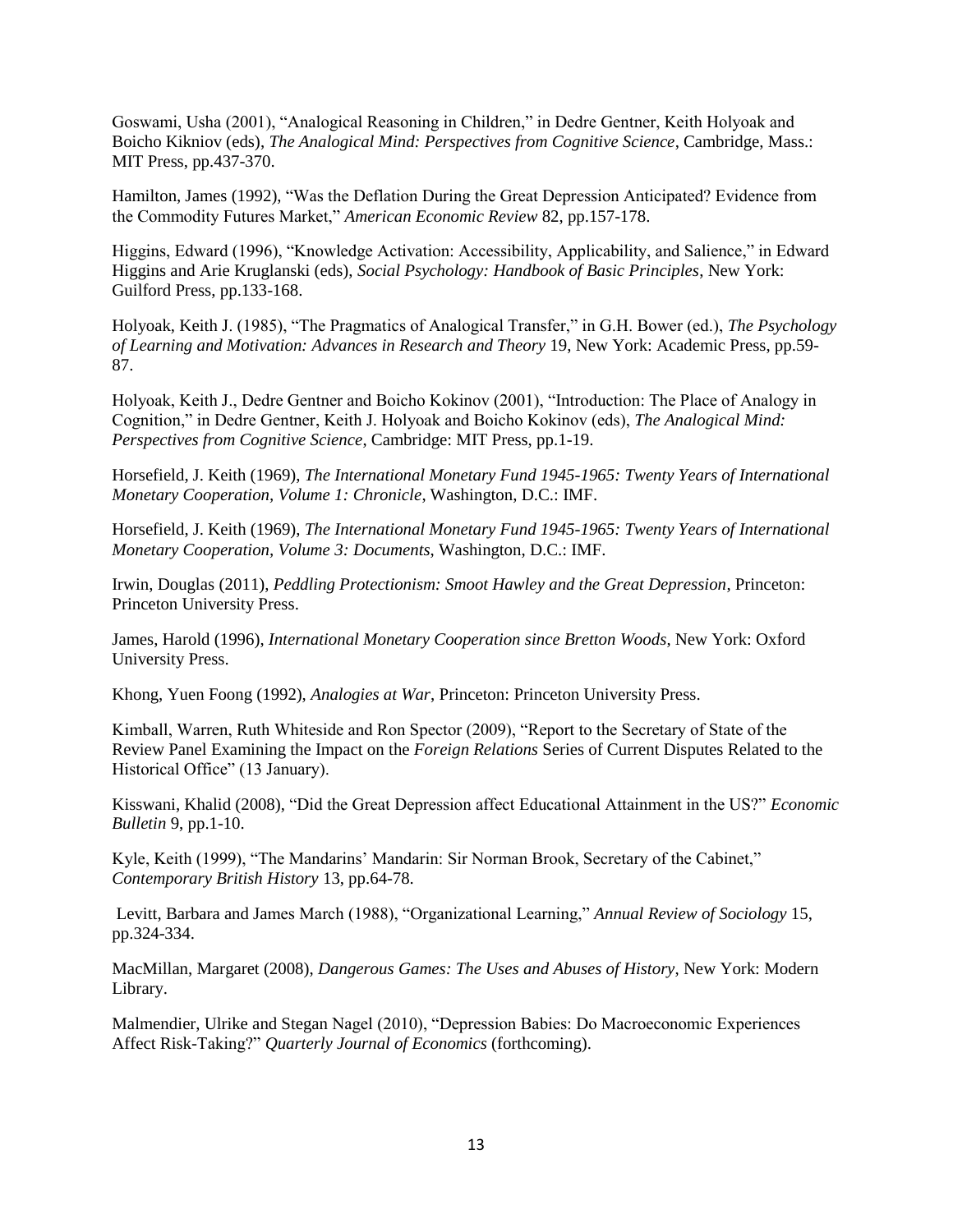Markham, Arthur and Page Moreau (2001), "Analogy and Analogical Comparison in Choice," in Dedre Gentner, Keith Holyoak and Boicho Kikinov (eds), *The Analogical Mind: Perspectives from Cognitive Science*, Cambridge, Mass.: MIT Press, pp.363-400.

May, Ernest (1973), *"Lessons" of the Past: The Use and Misuse of American Foreign Policy*, New York: Oxford University Press.

Nelson, Daniel (1991), "Was the Deflation of 1929-30 Anticipated? The Monetary Regime as Viewed by the Business Press," *Research in Economic History* \*\*, pp.\*\*-\*\*.

Neustadt,Richard and Ernest May (1986), *Thinking in Time: The Uses of History for Decision Makers*, New York: Free Press.

Ogden, David, Roger Thompson and David Premack (2001), "Can an Ape Reason Analogically? Comprehension and Production of Analogical Problems by Sarah, a Chimpanzee (Pan Troglodytes)," in Dedre Gentner, Keith Holyoak and Boicho Nokinov (eds), *The Analogical Mind: Perspectives from Cognitive Science*, Cambridge, Mass.: MIT Press, pp.471-498.

Pidgeon, N. (1997), "The Limits to Safety? Culture, Politics, Learning, and Man-made Disasters," *Journal of Contingencies and Crisis Management* 5, pp.1-14.

Roberts, John and James Lattin (1991), "Development and Testing of a Model of Consideration Set Composition,‖ *Journal of Marketing Research* 28, pp.429-440.

Romer, Christina (2009a), "Lessons from the Great Depression for Economic Recovery in 2009," Remarks as prepared for presentation at the Brookings Institution, 9 March, [www.brookings.edu.](http://www.brookings.edu/)

Romer, Christina (2009b), "Back from the Brink," Remarks as prepared for presentation at the Federal Reserve Bank of Chicago, 24 September.

Schlesinger, Athur M., Jr. (1968), *The Bitter Heritage: Vietnam and American Democracy*, Boston: Houghton Mifflin.

Shimko, Keith (1994), "Metaphors and Foreign Policy Decision Making," *Political Psychology* 15, pp.655-671.

Snow, D.A. and R.D. Benford (1992), "Master Frames and Cycles of Protest," in A.D. Morris and C. McClurg Mueller (eds), *Frontiers in Social Movement Theory*, New Haven: Yale University Press, pp.133-155.

Snyder, Richard, H.W. Bruck and Burton Sapin (1962), *Foreign Policy Decision-Making: An Approach to the Study of International Politics*, New York: Free Press.

Spellman, B.A. and K.J. Holyoak (1996), "Pragmatics in Analogical Mapping," *Cognitive Psychology* 31, pp.307-346.

Tallman, Ellis and Elmus Wicker (2010), "Banking and Financial Crises in United States History: What Guidance Can History Offer Policymakers?" Working Paper no.10/09, Cleveland: Federal Reserve Bank of Cleveland (July).

Taylor, Andrew and John Rourke (1995), "Historical Analogies in the Congressional Foreign Policy Process,‖ *Southern Political Science Journal* 57, pp.460-468.

Temin, Peter (1975), *Did Monetary Forces Cause the Great Depression?* New York: Norton.